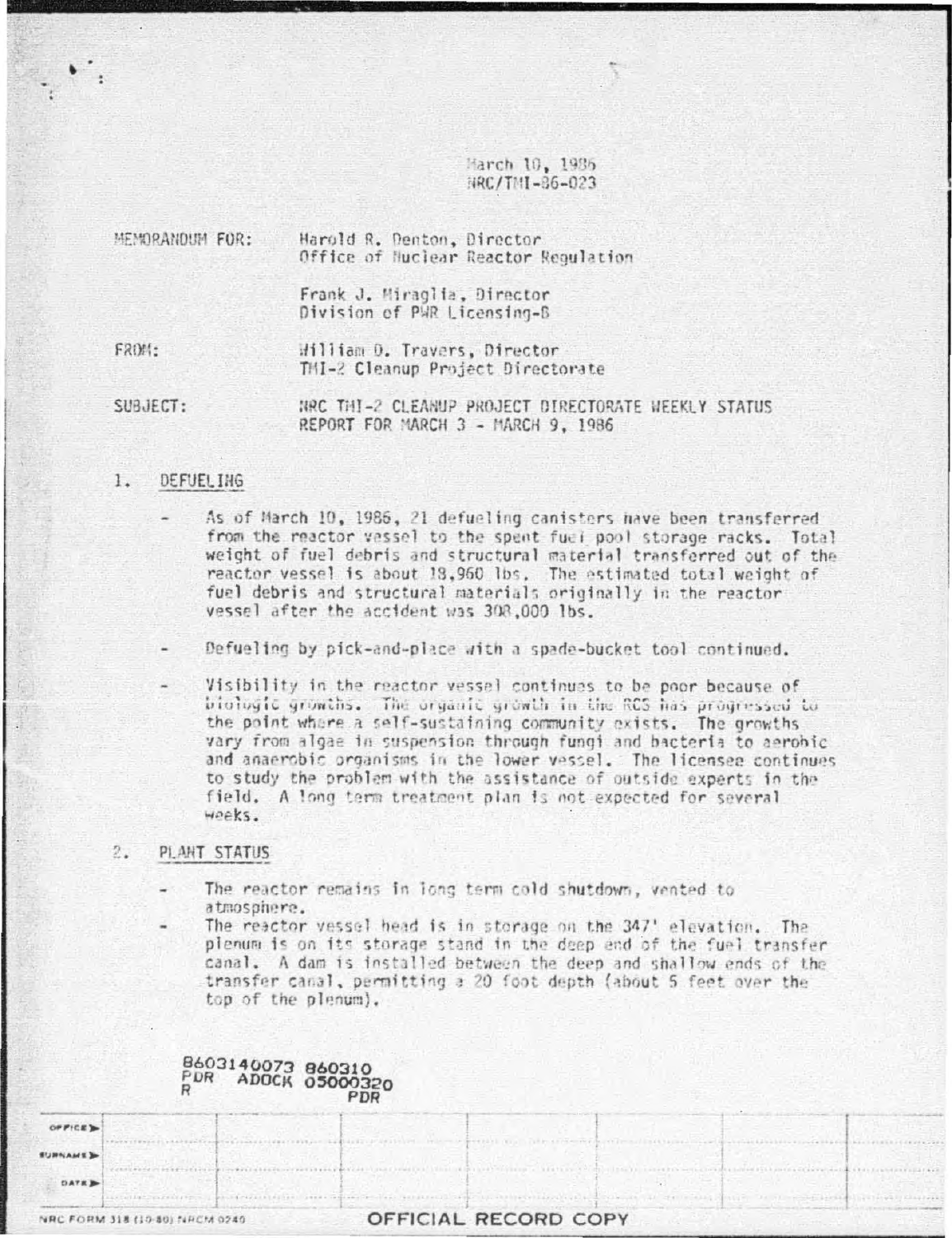Harold R. Denton Frank J. Miraglia

- Reactor Coolant System (RCS) cooling is by natural heat loss to the reactor building atmosphere. Calculated reactor decay heat is 10.7 kilowatts. Incore thermocouple readings range from 72°F to 95°F, averaging 83°F.
- The average reactor building temperature is 55°F. The reactor building airborne activity at the defueling platform is 9.5 E-8 uCi/cc Tritium and 5.4 E-11 UCi/cc particulates, predominately  $Cest(-137)$
- The reactor vessel and modified internals indexing fixture are flooded to the 327'6" elevation which is 15% feet above the core region top. The defueling platform is mounted above the internals indexing fixture.

#### **WASTE MANAGEMENT**  $3.$

- The Submerged Demineralizer System (SDS) completed processing batch 127, Fuel Transfer Canal Recycle through both trains, (202,653)  $qall0.5)$
- SDS commenced processing batch 123, neutralizer tanks through train number 2.
- EPICOR II remained shutdown.
- Total volume processed through SOS to date is 3.812.580 gallons, and the total volume processed through EPICOR II is 2,822,963 gallons.

#### 4. ENVIRONMENTAL MONITORING

- US Environmental Protection Agency (EPA) sample analysis results show THI site liquid effluents to be in accordance with requlatory limits, MRC requirements, and the City of Lancaster Agreement.
- TMI water samples taken by FPA at the plant discharge to the river consisted of seven daily composite samples taken from February 15 through February 22, 1986. A gamma scan detected no reactor related activity.
- The Lancaster water sample taken at the water works intake and analyzed by EPA consisted of a saven day composited sample taken from February 16 through February 22, 1986. A gamma scan detected no reactor related radioactivity.
- The NRC outdoor airborne particulate sampler at the TNI site collected a sample between February 26, and March 5, 1986. No reactor related radioactivity was detected. Analysis showed Iodine-131 and Cesium-137 concentrations to be less than the lower limits of detectability.

#### 5. REACTOR BUILDING ACTIVITIES

Initial defueling of the reactor core is in pregress.

| $\bullet$ office) |  |
|-------------------|--|

 $\overline{2}$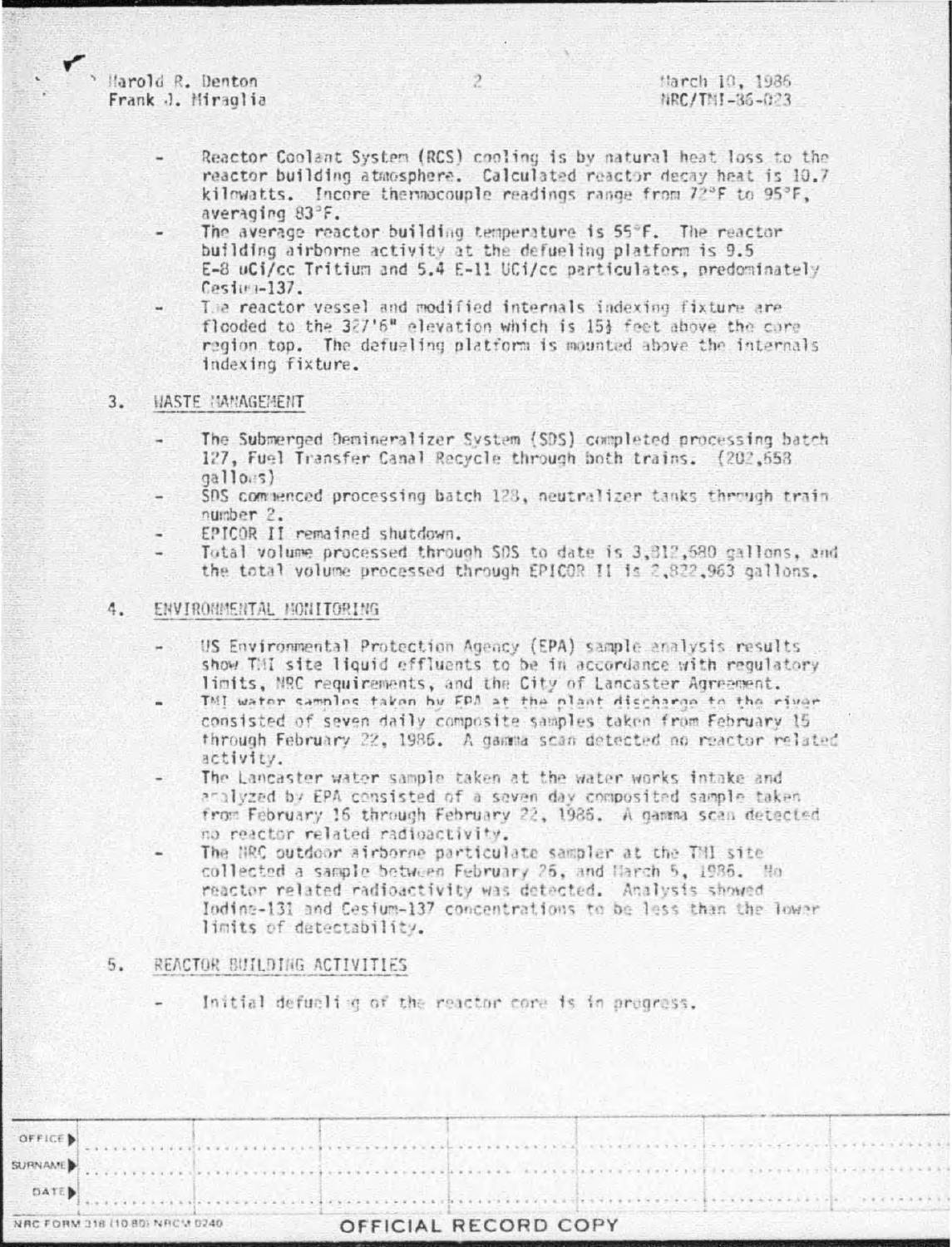Harold R. Denton Frank J. Miraglia

 $\sim$ 

# 6. AUXILIARY AND FUEL HANDLING BUILDING ACTIVITIES

Installation of the balance of Defueling Water Cleanup System (DMCS) continued.

3

- Preparations are being made for decontamination in the Seal Injection Room, 281' auxiliary building.
- Kelly vacuuming of the 281' elevation fuel handling building continued.
- Startup testing of the canister dewatering system has stopped and system responsibility returned to engineering.

### $7.$ HRC EVALUATIONS TH PROGRESS

- Technical Specification Change Request number 49,
- Recovery Operations Plan Change number 31.
- SDS Technical Evaluation and System Description Update.
- Core Stratification Sample Safety Evaluation.
- Defueling Water Cleanup System Technical Evaluation Report, Revision 7.
- Containment Air Control Envelope Technical Evaluation Report, Revision 5.
- Solid Waste Facility Technical Evaluation Report.
- Reactor Building Sump Criticality Safety Evaluation Report.
- TMI-? Temporary Reactor Vessel Filtration System Safety Evaluation Report, Revision 1.

Original signed by Lee Thonus for: William D. Travers **Birector** THI-2 Cleanup Project Directorate

|  | OFFICE  |  |
|--|---------|--|
|  | SURNAME |  |

DATE

# NRC FORM 318 (10.80) NRCM 0240

# OFFICIAL RECORD COPY